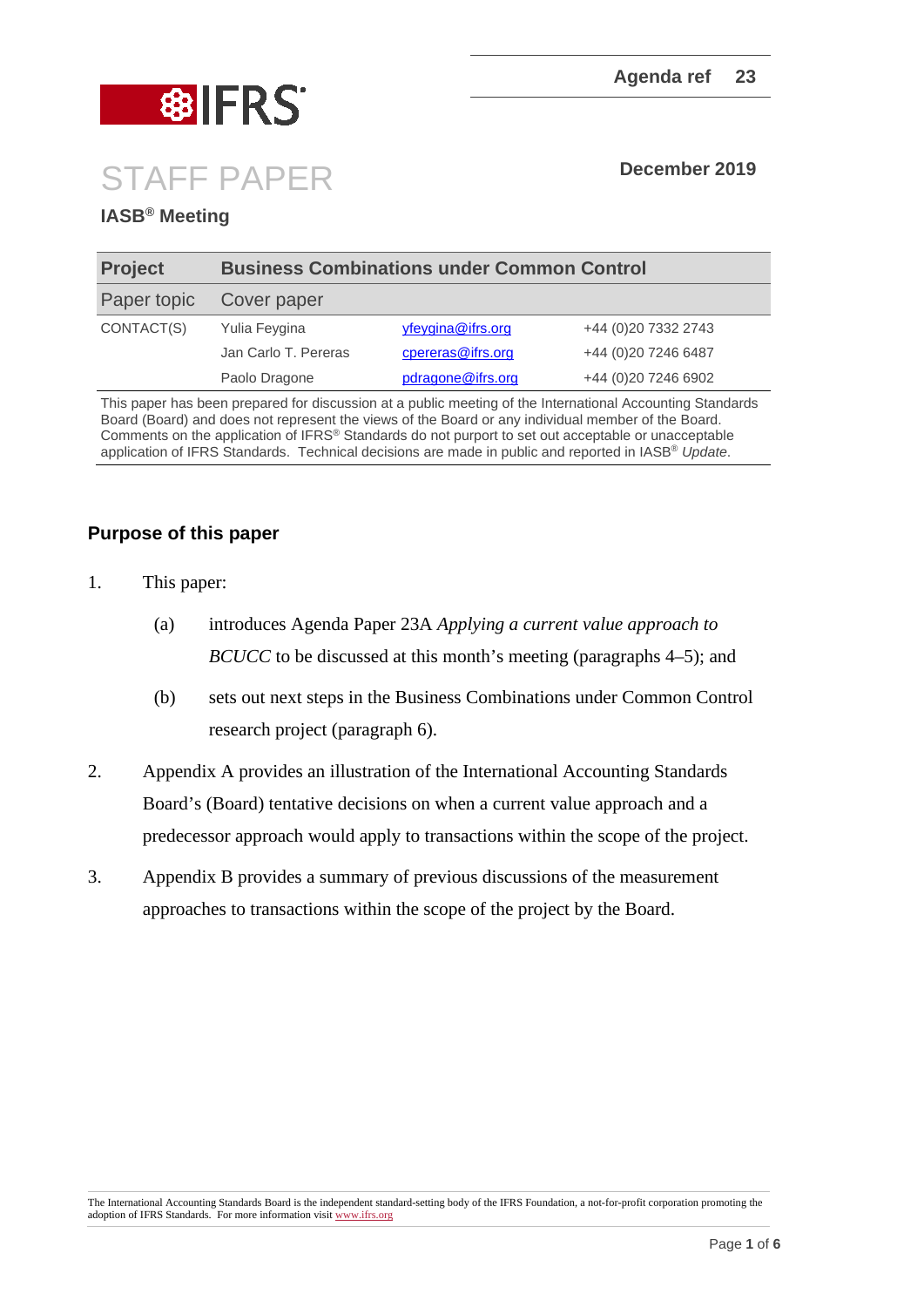#### **Agenda Paper 23A** *Applying a current value approach to BCUCC*

- 4. In developing a current value approach based on the acquisition method as set out in IFRS 3 *Business Combinations*, the Board asked the staff to consider whether and how the acquisition method should be modified to provide the most useful information about transactions that affect non-controlling shareholders of a receiving entity.
- 5. This paper discusses whether, in applying such an approach, the receiving entity should identify and recognise a distribution or contribution in its financial statements. The paper asks the Board for decisions.

#### **Next steps**

- 6. At future meetings, the staff plan to:
	- (a) complete the discussion of the remaining topics on how a predecessor approach should be applied––in particular, how the consideration transferred should be measured, and how any difference between the consideration transferred and the carrying amounts of assets and liabilities received should be presented in the receiving entity's equity;
	- (b) discuss what disclosures should be provided about business combinations under common control, including both those reported applying a current value approach and those reported applying a predecessor approach; and
	- (c) discuss whether the next due process document on the project should be a discussion paper or an exposure draft.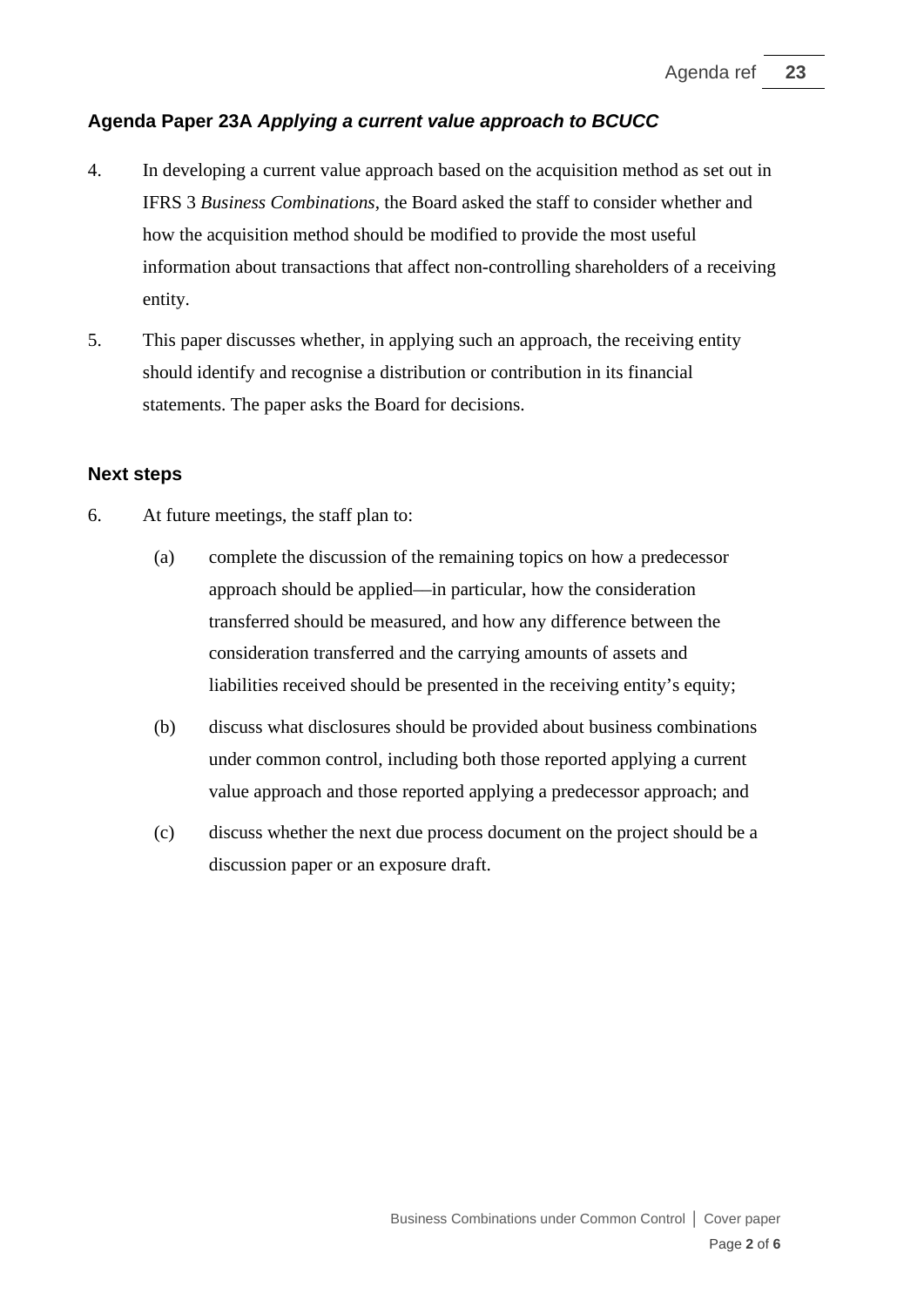## **Appendix A—Illustration of the Board's tentative decisions on when a current value approach and a predecessor approach would apply**

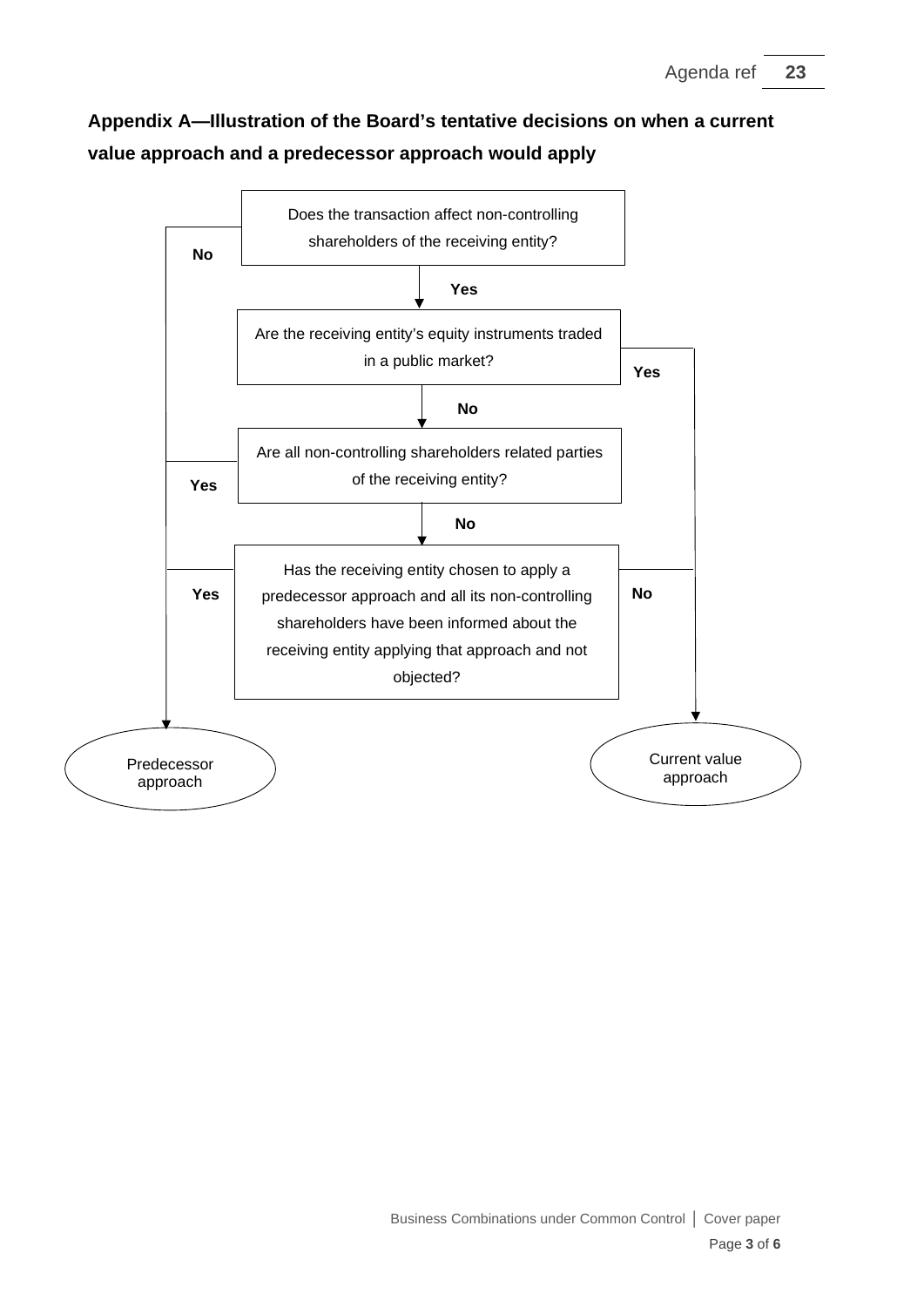### **Appendix B—Summary of the Board's previous discussions of the**

#### **measurement approaches**

| <b>Board meeting</b> | <b>Summary of discussion</b>                                                                                                                                                                                                                                                                                                                                                                                                                                                                                                                                                                                                                                                                              |  |
|----------------------|-----------------------------------------------------------------------------------------------------------------------------------------------------------------------------------------------------------------------------------------------------------------------------------------------------------------------------------------------------------------------------------------------------------------------------------------------------------------------------------------------------------------------------------------------------------------------------------------------------------------------------------------------------------------------------------------------------------|--|
| February 2018        | The Board tentatively decided to use the acquisition method set out in<br>IFRS 3 Business Combinations as the starting point in the analysis of<br>transactions within the scope of the project. The Board noted that using<br>the acquisition method as a starting point would not determine whether<br>the Board would ultimately propose applying that method to all, or even<br>to many, transactions within the scope of the project.                                                                                                                                                                                                                                                                |  |
| <b>June 2018</b>     | The Board directed the staff to develop an approach based on the<br>acquisition method set out in IFRS 3 and to consider whether and how<br>that method should be modified to provide the most useful information<br>about transactions that affect non-controlling shareholders.                                                                                                                                                                                                                                                                                                                                                                                                                         |  |
| December 2018        | The Board discussed whether a current value approach based on the<br>acquisition method should be applied to all or only some transactions<br>that affect non-controlling shareholders of the receiving entity. The<br>Board also discussed how any such distinction should be made. The<br>meeting was educational and the staff did not ask the Board for<br>decisions.                                                                                                                                                                                                                                                                                                                                 |  |
| March 2019           | The Board discussed an overview of the staff's approach, including how<br>information needs of different types of primary users of the receiving<br>entity's financial statements are considered in developing measurement<br>approaches for transactions within the scope of the project. The Board<br>also discussed whether a form of predecessor approach could be applied<br>for transactions between wholly owned entities, including transactions<br>that affect lenders and other creditors of the receiving entity or potential<br>equity investors in an initial public offering. The meeting was<br>educational and the staff did not ask the Board for decisions.                             |  |
| April 2019           | The Board tentatively decided that it need not pursue a single<br>measurement approach for all transactions within the scope of the<br>project. Specifically, the Board could pursue:<br>a current value approach for all or some transactions that affect<br>(d)<br>non-controlling shareholders of the receiving entity; and<br>a different approach, such as a form of a predecessor approach,<br>(e)<br>for transactions that affect lenders and other creditors of the<br>receiving entity but do not affect non-controlling shareholders.<br>The Board also directed the staff to continue developing measurement<br>approaches for transactions within the scope of the project by<br>considering: |  |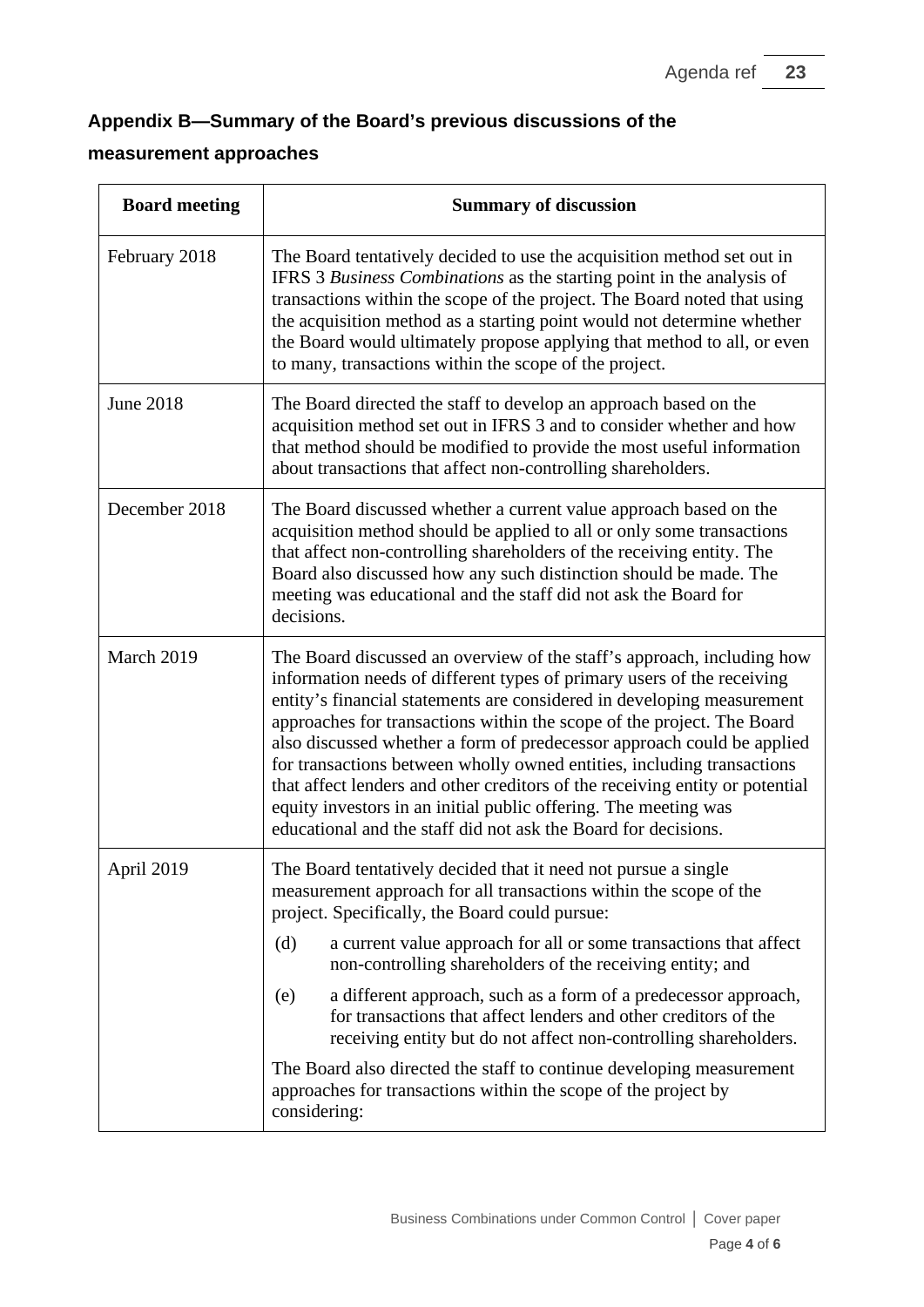| <b>Board meeting</b> | <b>Summary of discussion</b>                                                                                                                                                                                                                                                                                                                                                                                |                                                                                                                                                                                                                                                 |  |
|----------------------|-------------------------------------------------------------------------------------------------------------------------------------------------------------------------------------------------------------------------------------------------------------------------------------------------------------------------------------------------------------------------------------------------------------|-------------------------------------------------------------------------------------------------------------------------------------------------------------------------------------------------------------------------------------------------|--|
|                      | (a)                                                                                                                                                                                                                                                                                                                                                                                                         | whether and how transactions within the scope of the project can<br>be different from business combinations that are not under<br>common control;                                                                                               |  |
|                      | (b)                                                                                                                                                                                                                                                                                                                                                                                                         | what information would be useful to various primary users of the<br>receiving entity's financial statements;                                                                                                                                    |  |
|                      | (c)                                                                                                                                                                                                                                                                                                                                                                                                         | whether the benefits of providing particular information would<br>justify the costs of providing that information; and                                                                                                                          |  |
|                      | (d)                                                                                                                                                                                                                                                                                                                                                                                                         | complexity and structuring opportunities that could arise under<br>various approaches.                                                                                                                                                          |  |
| June 2019            | The Board discussed:                                                                                                                                                                                                                                                                                                                                                                                        |                                                                                                                                                                                                                                                 |  |
|                      | (a)                                                                                                                                                                                                                                                                                                                                                                                                         | whether transactions that do not affect non-controlling<br>shareholders of a receiving entity are different both from<br>transactions that do affect such shareholders and from business<br>combinations that are not under common control; and |  |
|                      | (b)                                                                                                                                                                                                                                                                                                                                                                                                         | if so, whether the Board could pursue an approach that is not<br>based on the acquisition method for transactions that do not<br>affect non-controlling shareholders, such as a form of<br>predecessor approach.                                |  |
| <b>July 2019</b>     | The Board discussed:                                                                                                                                                                                                                                                                                                                                                                                        |                                                                                                                                                                                                                                                 |  |
|                      | (a)                                                                                                                                                                                                                                                                                                                                                                                                         | information needs of potential equity investors of the combining<br>entities about transactions that affect non-controlling<br>shareholders of the receiving entity and about transactions that<br>do not affect such shareholders; and         |  |
|                      | (b)                                                                                                                                                                                                                                                                                                                                                                                                         | an overview of how alternative measurement approaches could<br>apply, and of the questions the Board will need to consider in<br>developing those approaches.                                                                                   |  |
| September 2019       | The Board tentatively decided that:<br>a current value approach based on the acquisition method set out<br>(a)<br>in IFRS 3 should be required for transactions within the scope of<br>the project that affect non-controlling shareholders of a receiving<br>entity unless equity instruments of the receiving entity are not<br>traded in a public market and one of the following conditions<br>applies: |                                                                                                                                                                                                                                                 |  |
|                      |                                                                                                                                                                                                                                                                                                                                                                                                             |                                                                                                                                                                                                                                                 |  |
|                      |                                                                                                                                                                                                                                                                                                                                                                                                             | (i)<br>all non-controlling shareholders are the receiving entity's<br>related parties; or                                                                                                                                                       |  |
|                      |                                                                                                                                                                                                                                                                                                                                                                                                             | the receiving entity chooses to apply a predecessor<br>(ii)<br>approach and all its non-controlling shareholders have<br>been informed about, and not objected to, the receiving<br>entity applying that approach.                              |  |